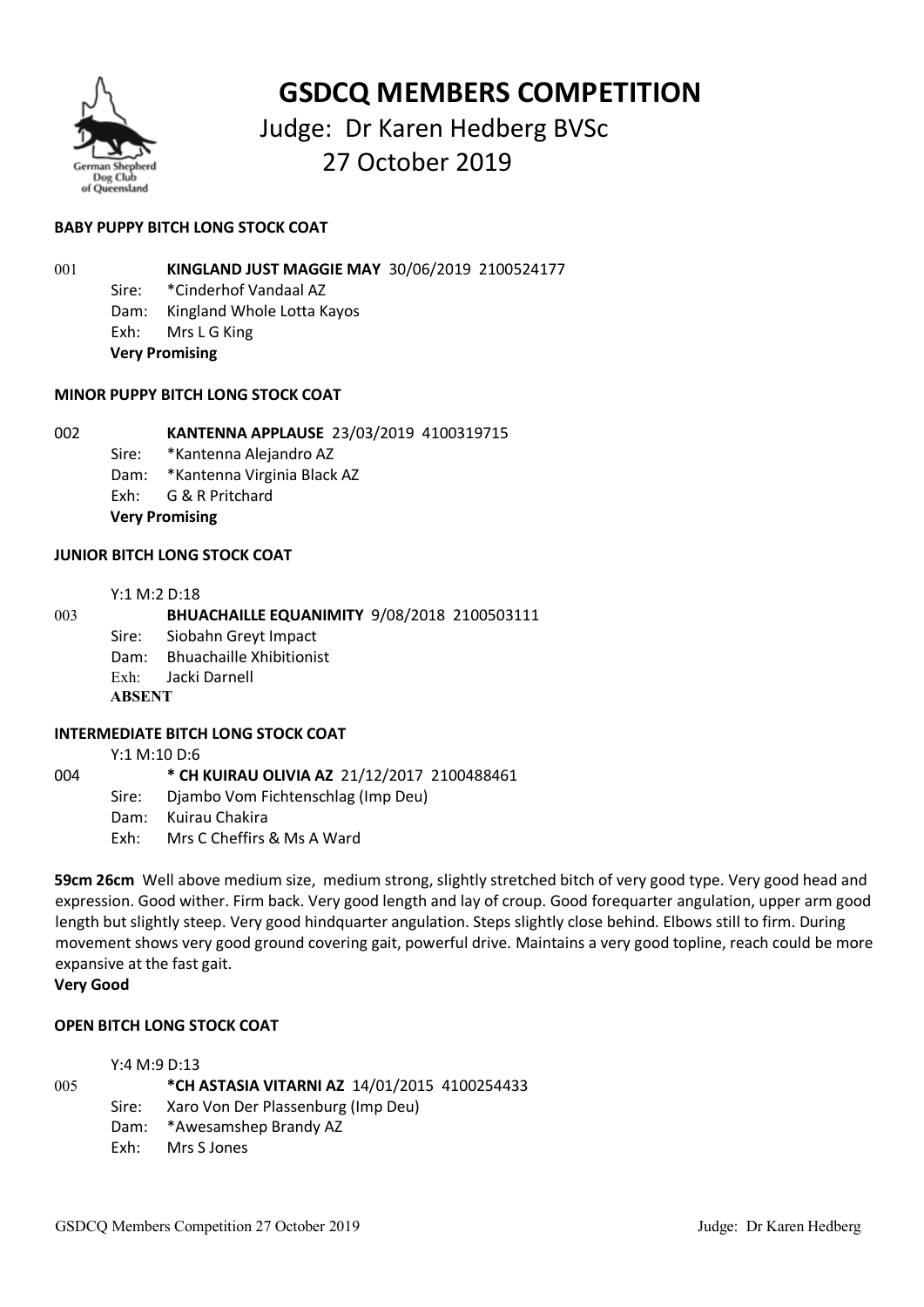60cm 28cm Double p1 upper right. Large, strong substantial bitch of very good breed type and slightly stretched proportions. Very good head and expression, correct dark eye. Good wither, firm back, slightly short but well laid croup. Very good fore and hind quarter angulation. Upper arm very good length but slightly steep. Steps correct in rear, slightly narrow in front. During movement shows expansive ground covering gait. Powerful drive with very good reach which occasionally could be a little more expansive during the fast gait. **Excellent**

#### **BABY PUPPY DOG LONG STOCK COAT**

006 **VILHELM ARCTIC WOLF AI** 02/07/2019 6100117939

Sire: Macklin Black Mambo

Dam: Babyawn Jancolt Zabra Exh: M Curry & J Nguyen

**Very Promising**

#### **JUNIOR DOG LONG STOCK COAT**

Y:1 M:4 D:24

007 **DEHARV JUDGEMENT DAY** 3/06/2018 3100377801 Sire: Karabach Night Force Dam: Kanjelese High Priestess Exh: K Obrien **ABSENT**

# **INTERMEDIATE DOG LONG STOCK COAT**

Y:1 M:11 D:30

# 009 **EROCIA ICE ICE BABY AZ** 28/10/2017 5100102740

- Sire: Grisu Vom Frankengold
- Dam: Ch. Eroica Coco Chanel
- Exh: Mrs K Williams & Mrs C Leonard

65cm 29cm Large, strong, substantial dog of very good type and stretched proportions. Very good head and expression, correct dark eye. Good wither, firm back, slightly short but well laid croup. Very good fore and hindquarter angulation, upper arm while of very good length is slightly steep. Steps correct front and rear. During movement shows very good ground covering expansive gait. Maintains a very good topline, could still be more expansive at the fast gait.

#### **Very Good**

Y:2 M:1 D:13

# 008 **CH. LAWINE RED BARON** 14/09/2017 2100483487

- Sire: Djambo Vom Fichtenschalg (Imp Deu)
- Dam: Andacht Gypsy Moth
- Exh: Christina Mckenzie

65cm 27.5cm Large, strong, substantial dog of very good type and slightly stretched proportions. Very good head and expression, medium eye colour. Level wither, firm back, very good length and lay of croup. Very good fore and hindquarter angulation, upper arm of very good length but slightly steep, very good balance of the hindquarters. Steps correct behind. Elbows and pasterns still to firm. During movement shows very good ground covering gait, maintains a good topline, the reach could be more effective at the fast gait. **Very Good**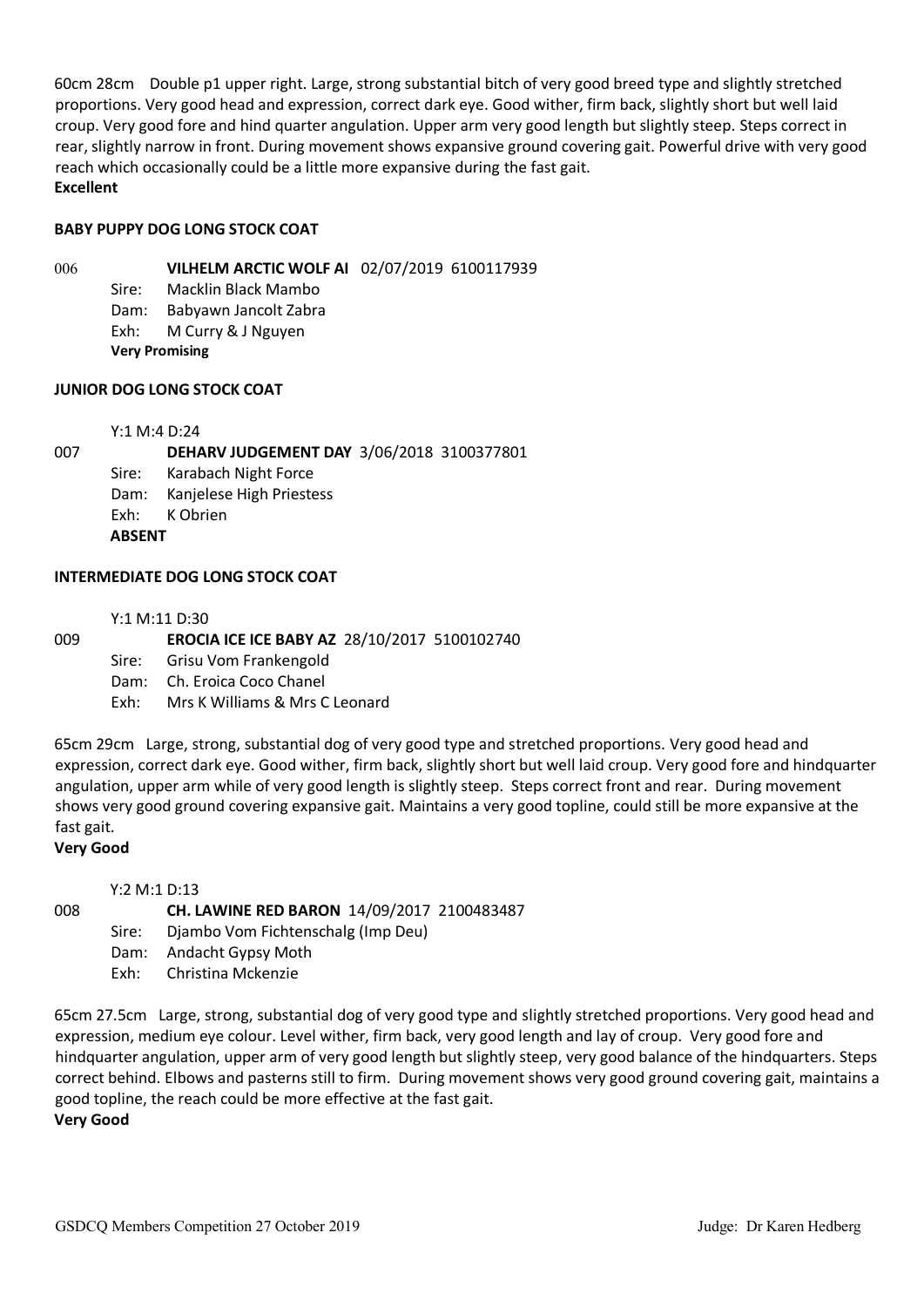#### **BABY PUPPY BITCH STOCK COAT**

- 011 **KAYGARR DIOR** 3/05/2019 4100320799
	- Sire: Conbhairean Karlos (Imp Uk)
	- Dam: Ursa Av Thorarinn (Imp Nor)
	- Exh: Mr G & K Williams

# 012 **KARHAM HERE WE GO AGAIN** 7/05/2019 4100320686

- Sire: \*Kantenna Alejandro AZ
- Dam: \*SUP CH. Karham Know It All HT AZ
- Exh: Miss NJ Hammond

# 010 **KAYGARR DEMI** 3/05/2019 4100320798 Sire: Conbhairean Karlos (Imp Uk) Dam: Ursa Av Thorarinn (Imp Nor)

- Exh: Mr G & K Williams
- **All Very Promising**

# **MINOR PUPPY BITCH STOCK COAT**

#### 013 **KANTENNA TIME WARP** 23/03/2019 4100319717

- Sire: \*Kantenna Alejandro AZ
- Dam: \*Kantenna Virginia Black AZ
- Exh: Sarah Ballantyne Gordon

#### **ABSENT**

#### 014 **KANTENNA POKER FACE** 23/03/2019 4100319716

- Sire: \*Kantenna Alejandro AZ
- Dam: \*Kantenna Virginia Black AZ
- Exh: D & S Ballantyne

**ABSENT**

# **PUPPY BITCH STOCK COAT**

- 015 **ASTASIA NOLAR** 1/11/2018 4100322390
	- Sire: \*Conbhairean Karlos A Ed H-Neg. Imp. U.K.
	- Dam: \*Awesamshep Brandy A Z
	- Exh: Mrs. B. & Mr. P. Hersant

# 016 **KOMATZU BACK IN BARACK** 2/01/2019 4100315537

- Sire: \*Bossface Barack AZ
- Dam: \*Ambala Playboy Bunny AZ
- Exh: Mrs. J Redmond
	- **2 x Very Promising**

# **JUNIOR BITCH STOCK COAT**

#### Y:1 M:3 D:14

- 017 **IDELIA MISS SUPERNOVA** 13/07/2018 4100310397
	- Sire: \*Misteishah Fletcher 'A' 'Z''
	- Dam: Idelia Your So Priddy
	- Exh: Mrs S Mccammon

# **ABSENT**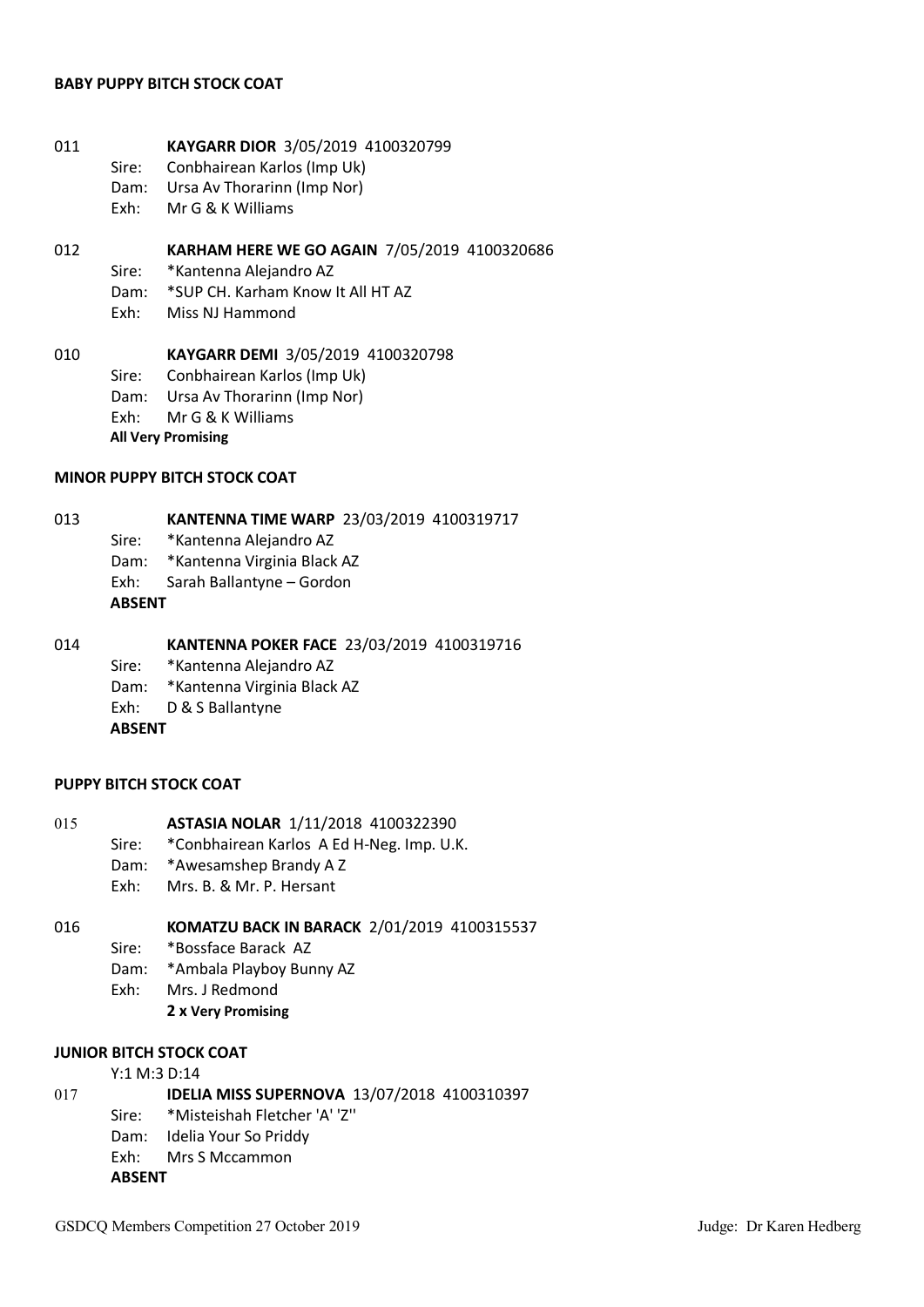#### Y:1 M:2 D:10 018 **DEBBAR JENNY AZ** 17/08/2018 4100310514 Sire: \*Rudy V. Haus Edmond

Dam: \* Ch. Debbar Bella AZ Exh: Mrs Debbie O'Keefe

61cm 28cm Very large, medium strong bitch of very good type and slightly stretched proportions. Very good head and expression, medium eye colour. Good wither, firm back, slightly short but well laid croup. Very good forequarter, slightly deep hindquarter angulation, very good length and lay of upper arm. Good chest proportions. Steps close behind. Correct in front. During movement shows very good ground covering expansive gait. Maintains a very good topline.

# **Very Good**

# **INTERMEDIATE BITCH STOCK COAT**

Y:1 M:6 D:3

023 **AMBERG EFFIE (AI)** 24/04/2018 2100496627 Sire: Djambo Vom Fichtenschlag (Imp Deu) Dam: Amberg Yuli Exh: Mrs C Cheffirs & Ms A Ward

61cm 28cm Very large, medium strong, very well coloured and pigmented bitch of slightly stretched proportions. Very good head and expression. Good wither, firm back, slightly short but very well laid croup. Very good fore and hindquarter angulation, upper arm of good length but steep. Steps correct behind, slightly loose in front. During movement shows very good ground covering gait. Powerful drive, maintains a very good topline, the reach could be slightly more expansive during fast gait.

# **Very Good**

Y:1 M:0 D:24

022 **KARALCIN ATHENA** 5/03/2018 4100303876

Sire: \*Ambala On Fire AZ

Dam: \*Karalcin Chelsea Hit AZ

Exh: K Long

59cm 26.5cm Well above medium size, medium strong, slightly stretched bitch of very good breed type. Very good head and expression, correct dark eye. Good withers, firm back, short but well laid croup. Very good fore and hindquarter angulation, upper arm of good length but steep. Steps correct front and rear. During movement shows very good ground covering gait, powerful drive. Maintains very good topline, reach should be more expansive at fast gait.

# **Very Good**

Y:2 M:2 D:9

019 **CH DEBBAR HERMIONE AZ** 18/08/2017 4100295366

Sire: Pepe Von Der Zenteiche (Imp Deu)

Dam: \*CH Debbar Bella AZ

Exh: Mrs D O'Keefe

61cm 29cm Very large, medium strong, slightly stretched bitch. Very good head and expression, dark eye. Good withers, firm back, slight short but well laid croup. Very good fore and slightly deep hindquarter angulation, upper arm good length, slightly steep. Steps close behind, slightly loose in front. During movement shows very good ground covering gait. Powerful drive, maintains good topline, very good reach which could be more expansive. **Very Good**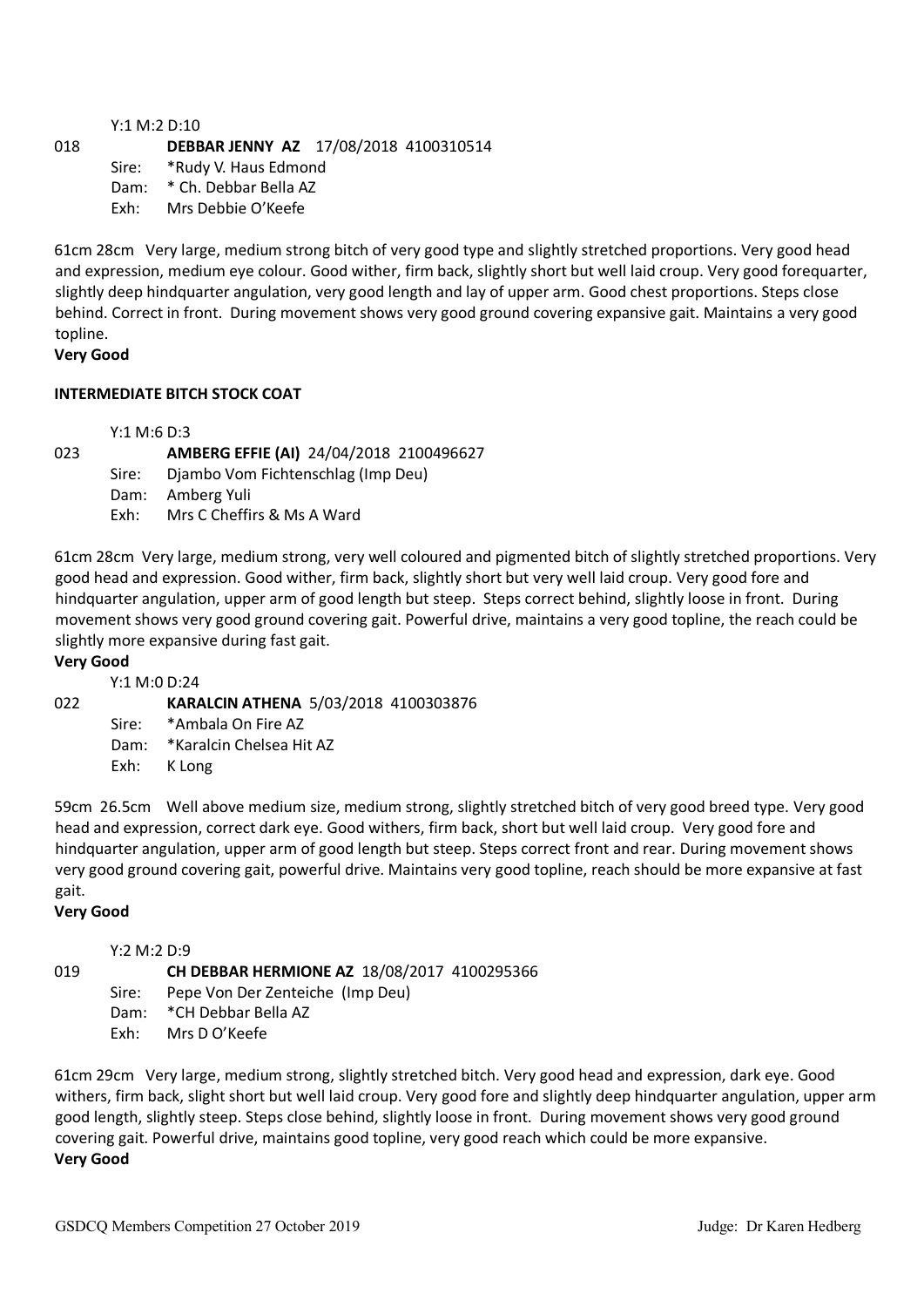Y:2 M:0 D:15

020 **FREEVALE CHATANOOGA CHOO CHOO** 12/10/2017 2100030686

Sire: Ch. Arkon Vom Altenberger Land

Dam: Ch. Aldaina Chitchat

Exh: M & C Morris & R Rowett

58 cm 28cm Above medium size, medium strong, slightly stretched bitch of very good type. Very good head and expression, eye could be darker. Level wither, firm back, slightly short but well laid croup. Good fore and very good hindquarter angulation, upper arm of good length but slightly steep. Steps slightly narrow behind. During movement shows very good ground covering gait, powerful drive. Withers should remain higher, reach should be more expansive at the fast gait.

#### **Very Good**

■ 021 Moved to OPEN

#### **OPEN BITCH STOCK COAT**

Y:3 M:4 D:19

026 **\*CH. RHOSYN TWYSTED SECRET A Z** 8/06/2016 5100094210

- Sire: Callie Vom Westervenn (Imp Deu)
- Dam: Rhosyn Dangerous Affair
- Exh: Mr K And Mrs S Maresh

60.5cm 28cm Large, strong, substantial bitch of very good type. Very good head and expression, correct dark eyes. Good wither, firm back, very good length and lay of the croup. Very good fore and correct balance of hindquarter angulation. Steps correct front and rear. During movement, shows very good ground covering expansive gait, powerful drive, maintains a very good topline. Very balanced.

#### **Excellent**

| Y:3 M:2 D:16 |                                                              |
|--------------|--------------------------------------------------------------|
|              | *ASTASIA GAMBA A Z 11/08/2016 4100279581                     |
|              | Sire: * CH. Xaro Von Der Plassenburg A Ed H-Neg. (Imp. Deu.) |
|              | Dam: *Astasia Tiki A Z                                       |
| Fxh:         | Mrs. B. & Mr. P. Hersant                                     |
|              |                                                              |

60cm 27cm Large, medium strong, slightly stretched bitch of very good breed type. Very good head and expression, correct dark eye. Good wither, firm back, slightly short but well laid croup. Very good fore and hindquarter angulation, the upper arm of very good length but slightly steep. Steps correct front and rear. During movement shows very good ground covering gait, powerful drive, maintains a very good topline. Very good reach but could be little more expansive at the fast gait.

# **Excellent**

Y:4 M:11 D:9

025 \***AMBALA PLAYBOY BUNNY AZ** 18/11/2014 2100417897

- Sire: Xaro Von Der Plassenburg Imp Deu
- Dam: Ambala Funky Miss HT
- Exh: Mrs. J Redmond

60.5cm 29cm Large, medium strong, stretched bitch of very good type. Very good head and expression, dark eyes. Good wither, firm back, slightly short but well laid croup. Very good fore and slightly deep hindquarter angulation,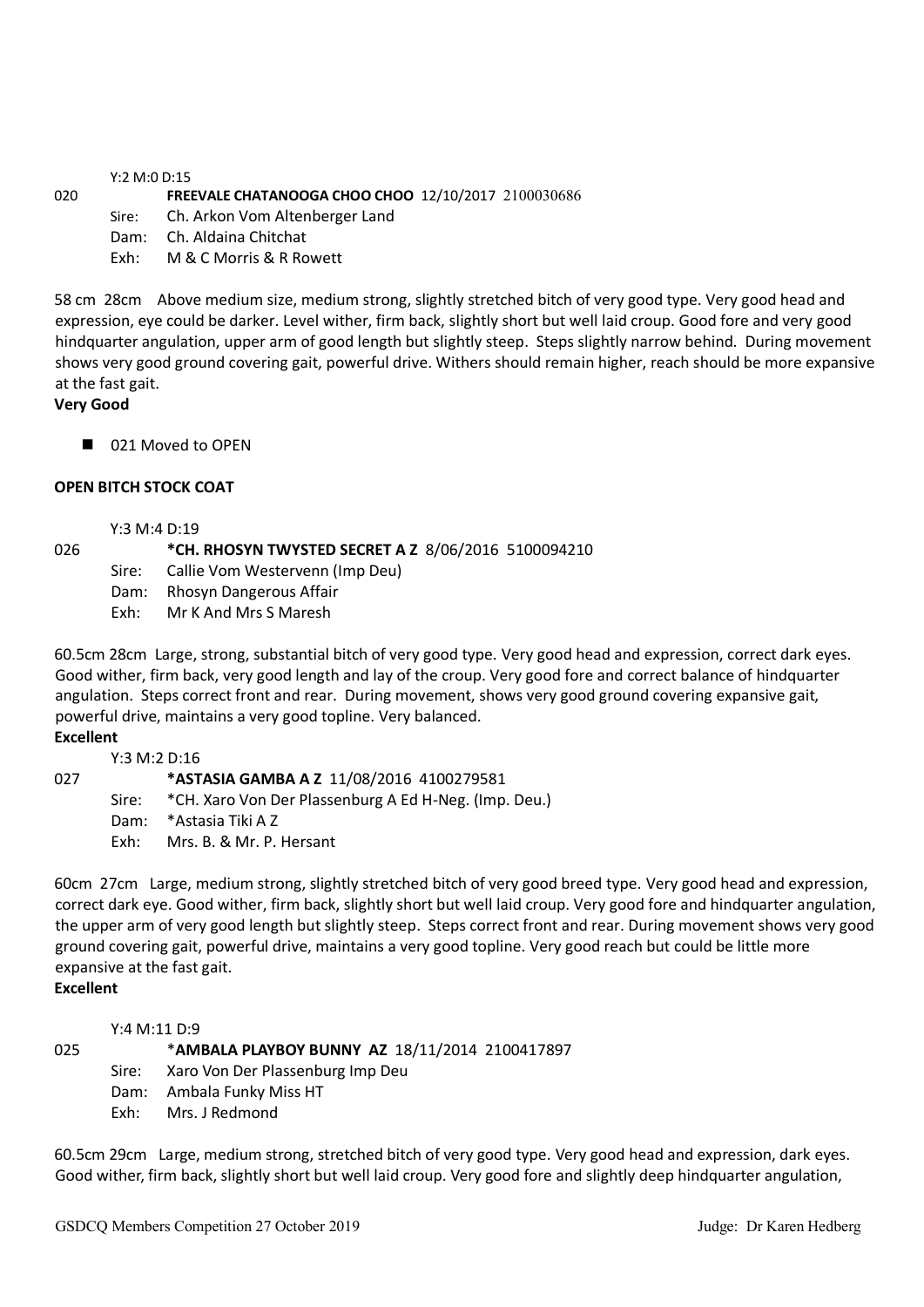upper arm of good length but steep. Steps correct front and rear. During movement shows very good ground covering gait, powerful drive, reach should be more expansive at fast gait. **Excellent**

#### Y:1 M:10 D:14

#### 021 \***BLUEMAX DE JALA AZ** 13/09/2017 61000297109

- Sire: Djambo V Fichtenschlag AZ
- Dam: Sunhaze Jimaica AZ
- Exh: A Brinkworth

60.5cm 29cm Large, strong, substantial bitch with stretched proportions. Very good head and expression, correct dark eye. Good wither, firm back, slightly short but well laid croup. Very good fore and slightly deep hindquarter angulation. Steps slightly loose in both hocks and elbows. During movement shows very good ground covering gait, powerful drive. Reach should be more expansive at fast gait.

#### **Excellent**

Y:6 M:4 D:10

024 \***CH GRANDSPY COLLETTE UP IN FLAMES AZ** 17/06/2013 4100229691

- Sire: Andacht Feel The Fire
- Dam: Grandspy Aztek
- Exh: J King

60cm 28cm Large, strong, substantial, stretched bitch of very good type. Ears tip back slightly. Very good head and expression, slightly round eyes. Level withers, firm back, slightly short but well laid croup. Very good fore and hindquarter angulations, upper arm should be slightly longer and better angled. Steps correct front and rear. During movement shows very good ground covering gait, the wither could remain higher and the reach could be more expansive at fast gait.

#### **Excellent**

#### **BABY PUPPY DOG STOCK COAT**

028 **ICCARA FAME MAKER** 20/05/2019 PENDING

- Sire: \*Bluemax Tiger Town AZ
- Dam: Iccara Bad Habit Bsc1az
- Exh: Ms Narelle Wilkins
- **Very Promising**

# **MINOR PUPPY DOG STOCK COAT**

- 029 **BLUEMAX GUNNER** 21/02/2019 4100322054
	- Sire: \*Bluemax Say Bombs Away AZ
		- Dam: \*Kaygarr Afina AZ
		- Exh: C Hastings

030 **KANTENNA PAPARAZZI** 23/03/2019 4100319721

- Sire: \*Kantenna Alejandro AZ
	- Dam: \*Kantenna Virginia Black AZ
	- Exh: B Kerle & J Scott

# 031 **ASTASIA PACCO** 20/04/2019 4100321048

- Sire: Conbhairean Karlos (Imp Uk)
- Dam: Astasia Gambia

#### GSDCQ Members Competition 27 October 2019 **Judge: Dr Karen Hedberg** Judge: Dr Karen Hedberg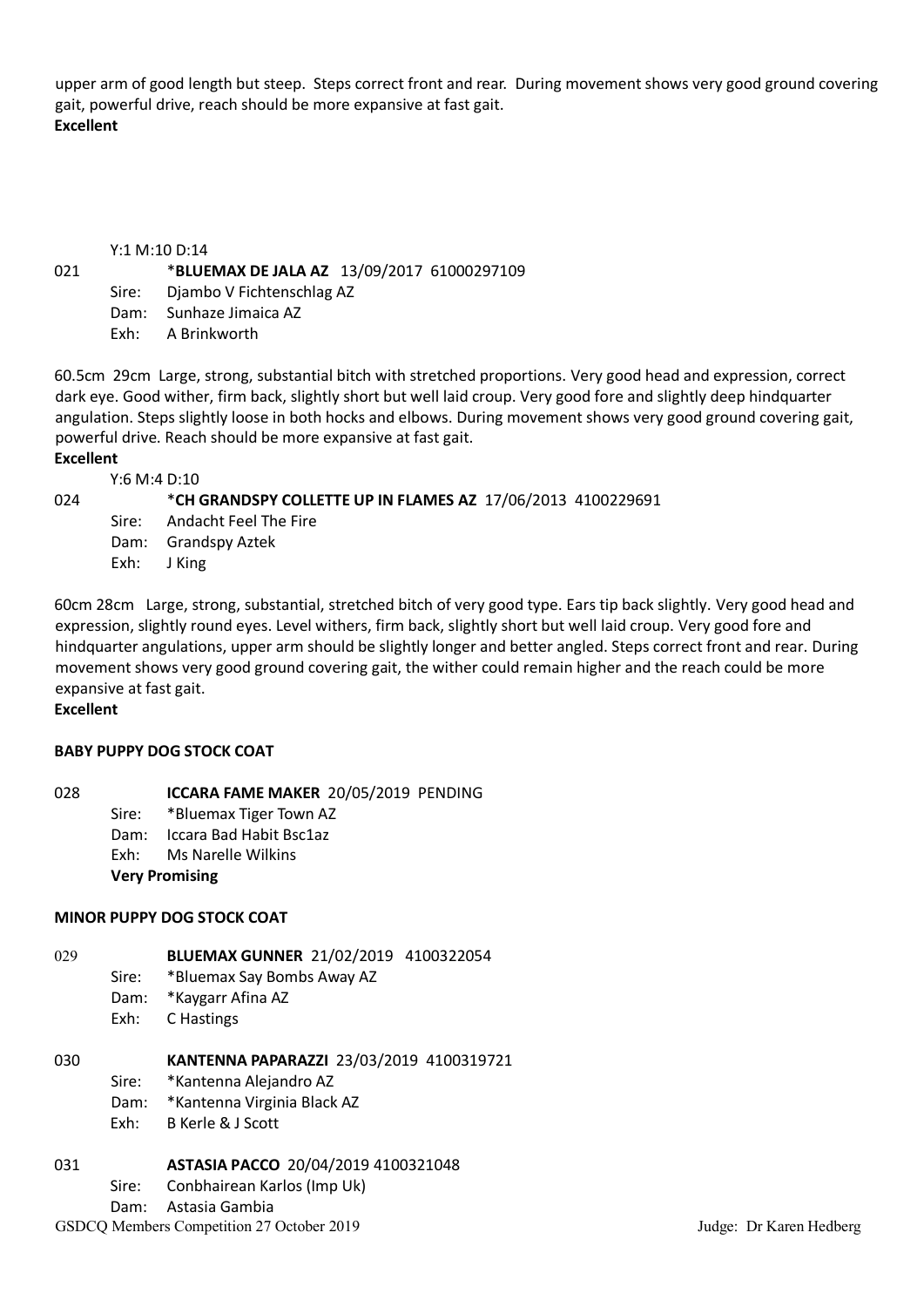Exh: Mrs A Drinkwater **2 x Very Promising 1 x Promising**

#### **PUPPY DOG STOCK COAT**

032 **KOMATZU BOSS TIDUS** 2/01/2019 4100315541

Sire: \*Bossface Barack AZ

Dam: \*Ambala Playboy Bunny AZ

Exh: Mrs. J Redmond

**Very Promising**

#### **INTERMEDIATE DOG STOCK COAT**

Y:1 M:8 D:18

034 **\*HAVELOC LEVI AZ** 9/02/2018 4100303900 Sire: Brando Vom Ilsegrund (Imp Deu) Dam: Havloc Blaze Exh: Mr C Wehmeier

65cm 27cm Large, black, medium strong dog of good type and stretched proportions. Very good head and expression, correct dark eye. Good wither, firm back, slightly short but well laid croup. Very good fore and hindquarter angulation, the upper arm is of very good length but steep. Lacking underchest development at this stage. Steps correct front and rear. During movement shows very good ground covering movement, has balanced reach and drive, maintains a good topline. Both reach and drive could occasionally be more expansive.

#### **Very Good**

# Y:1 M:11 D:25 033 **\*CH DEBBAR ICCARUS AZ** 2/11/2017 4100298740 Sire: \*Ch. Castastar Eragon AZ Dam: \* Debbar Dj Vu AZ Exh: Muril Lewin

66cm 32.5cm Standing at maximum. Very large, strong, substantial male with stretched proportions, presented in heavy condition. Very good masculine head and expression, ark eyes, round. Level wither, firm back, slightly short and slightly steep croup. Good fore and hindquarter angulation, the upper arm could be slightly longer and better angulated. Deep chest proportions. Steps slightly close behind, slightly loose in elbows. In movement, shows good ground covering gait, with very good drive. Both reach and drive should be more expansive at the fast gait. **Very Good**

# **OPEN DOG STOCK COAT**

Y:5 M:7 D:20

035 **\*CONBHAIREAN KARLOS A ED H-NEG (IMP.UK)** 7/03/2014 AR02244101

- Sire: \*Djambo Vom Fichtenschlag A Ed
- Dam: \*Conbhairean Quella A Ed
- Exh: B. Hersant, R. Jones, S. Lynch.

66cm 31.5cm Standing on maximum. Very large, strong, substantial dog of excellent breed type. Very good masculine head and expression, correct dark eye. Good withers, firm back, very good length and lay of the croup. Very good fore and hindquarter angulation, the upper arm of very good length but slightly steep. Very good chest proportions. Steps correct front and rear. During movement shows very good ground covering gait. Powerful drive. Very good reach. Maintains a very good topline, could be slightly more expansive at the fast gait.

GSDCQ Members Competition 27 October 2019 **Judge: Dr Karen Hedberg** Judge: Dr Karen Hedberg